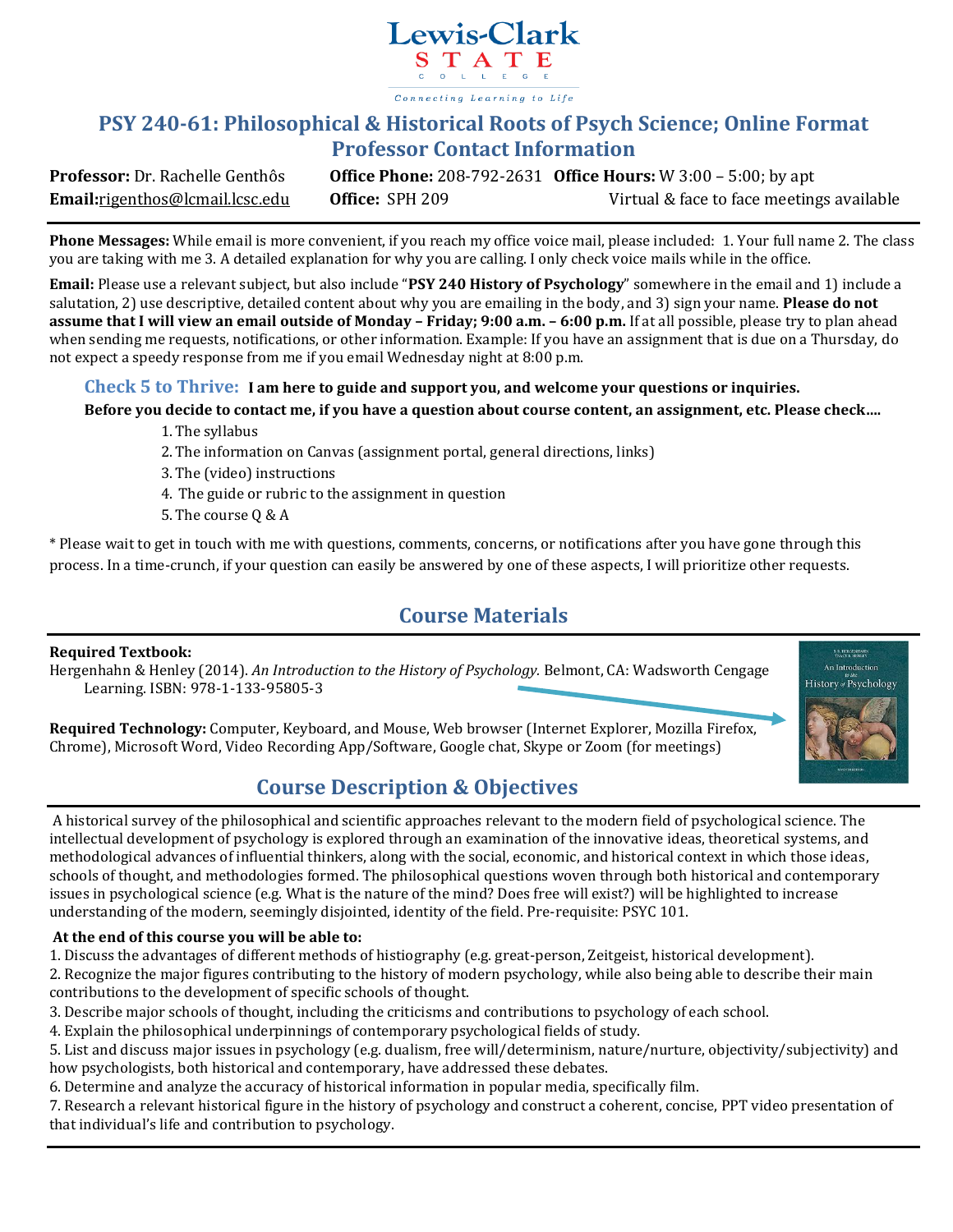

# **PSY 240-61: Philosophical & Historical Roots of Psych Science; Online Format Student Responsibilities & Course Requirements**

**Introduce Yourself! Blog Post (15/450).** Your first graded assignments will be to introduce yourself to your online classmates and myself (Dr. Genthos) by posting content in an online discussion thread.

**Ready to Launch (Syllabus) Quiz (15/450).** A brief 5-quesiton quiz to ensure you're familiar with this document.

**Exam Proctoring Plan (20/450).** A one page document where you will note which exams you will be taking so I can make those materials available to you.

**Application Assignments (100/450).** You will submit two different application assignments, each worth 50 points. The first assignment will ask you to create a 5 -7-minute narrated film that you will upload to YouTube. The second assignment will ask you to analyze a movie of your choice (from a list) that is based on historical figures, theory, or concepts. A detailed outline will be provided to help guide your thinking and writing.

**Exams (4 exams, 100 pts each, lowest 1 exam dropped; 300/450).** There will be 4 closed-book, proctored exams offered during the semester. Exams will consist of primarily multiple choice and short answer questions. They will cover material from the assigned readings, videos, articles, and outside extra credit assignments. To earn an A, you must be able to demonstrate a deep understanding of the concepts and an ability to apply the concepts; being able to recognize and/or reiterate definitions will not suffice. In general, exams will include only new material covered since the previous exam. However, some topics build on previous topics, and as such, older topics may come up again on later exams (e.g., to answer an exam question about social psychology, you may need to be able to describe and analyze an experiment, which in turn will require you to use terms covered in the research methods chapter). You will need to schedule a time with the LCSC Testing Center to have the exam proctored, or if you are not a local student, find an approved testing center that is willing to proctor the exam (e.g. local college/university/library). **\*\*One exams will be dropped before final grades are computed: no make-ups offered. This arrangement allows you to choose what course blocks to pursue for exam purposes & WHEN to take the exams.** [LCSC](http://www.lcsc.edu/testing-center/) 

[Testing Center Website](http://www.lcsc.edu/testing-center/)

- You will need to schedule a time with the LCSC Testing Center to have the exam proctored, or if you are not a local student, find an approved testing center, or qualified exam proctor, that is willing to proctor the exam (e.g. local college, library, principal, or counselor). [Exam Proctor Qualification Guidelines](http://www.lcsc.edu/testing-center/lcsc-students/proctor-qualifications/)
- For information about exam proctoring, please contact LCSC's Testing Center ([testing@lcsc.edu;](mailto:testing@lcsc.edu) 208-792-2100).
- You may take exams using Respondus Lockdown Browser + Monitor from a preferred location (e.g. home). To use this option, you must have a webcam (which acts as the "proctor"; I view your exam video if flagged) and a strong internet connection.

| Grade        | % of Points | Points Needed |
|--------------|-------------|---------------|
| A            | 93-100%     | 368-400       |
| A-           | 90-92%      | 358-367       |
| $B+$         | 88-89%      | 350-357       |
| <sub>R</sub> | 83-87%      | 330-349       |
| $B-$         | 80-82%      | 318-329       |
| $C+$         | 78-79%      | 310-317       |
| C            | 73-77%      | 291-309       |
| $C -$        | 70-72%      | 278-290       |
| D+           | 68-69%      | 270-277       |
| D            | 63-67%      | 251-269       |
| D-           | 60-62%      | 238-250       |
| F            | $0 - 59%$   | 001-237       |

### **Course Policies**

### **Assignment Submission**

Movie Analysis. Your movie analysis will be submitted *via Canvas* in the form of a *Word compatible file* titled with last name, first initial, PSY 240 & assignment title (e.g. Genthos\_R\_240\_HistFig) by 11:59 p.m. on the relevant due date. It is critical that you factor in the amount of time that it will take you to upload your assignment using the website. Papers that are time stamped past 11:59 will receive an automatic 10% deduction. *You may only submit assignments up to 3 days late* and 10% will be deducted for each day it is late. If the link to submit the assignment is not available on Canvas, I will not accept the assignment. **All submissions will be APA style, double-spaced with 1- in. margins and use 12 pt, Times New Roman font.**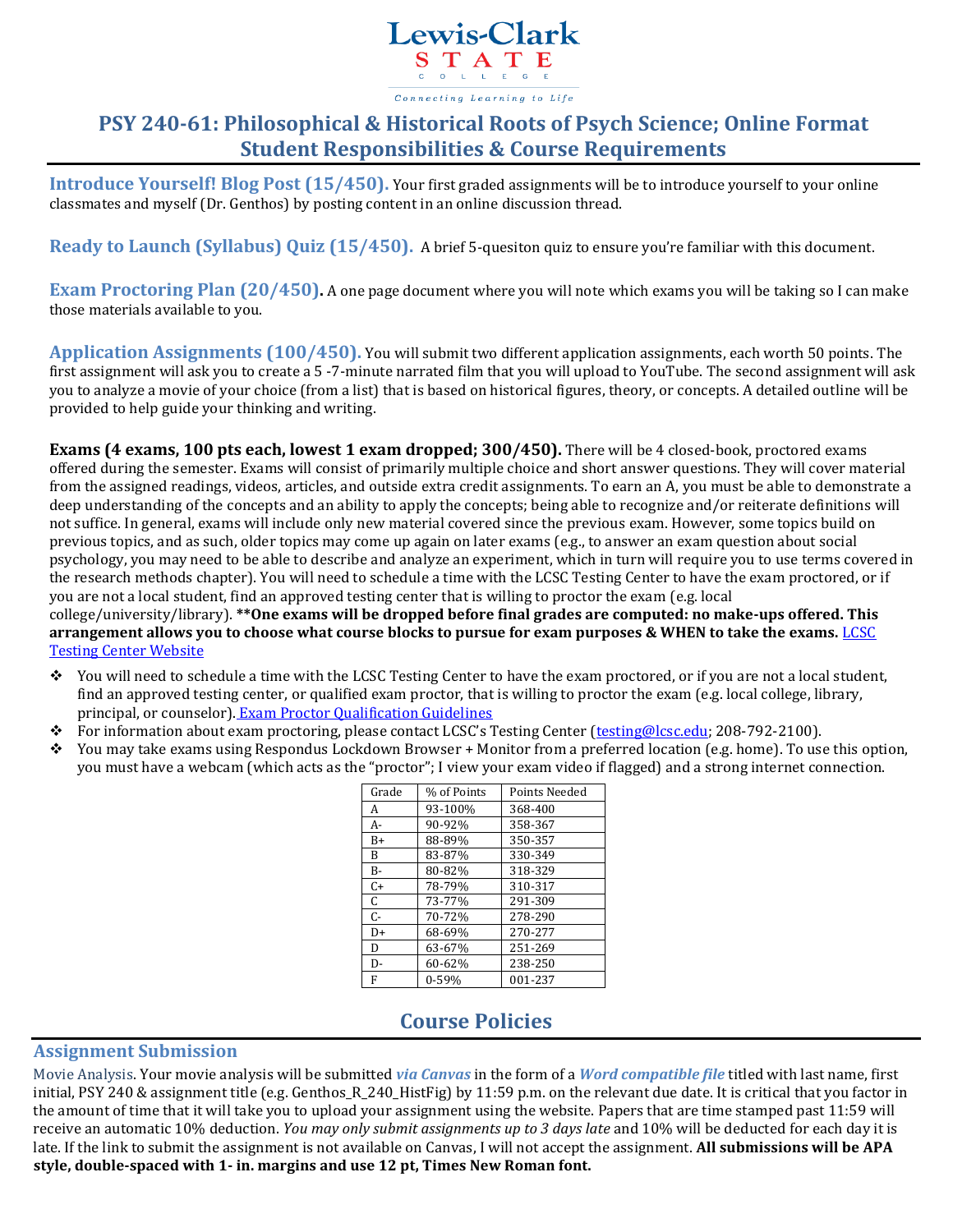

# **PSY 240-61: Philosophical & Historical Roots of Psych Science; Online Format Course Policies Continued**

**Historical Figure Presentation.** This project will need to be 5-7 minutes in length, use PPT or Prezi, and be uploaded to a YouTube account. You will insert the link into Canvas when submitting the assignment. More information will be provided for each assignment connected to the relevant Canvas portal.  $\odot$ 

### **Make-up/Late Assignment and Exam Policy**

Your lowest exam grade will be dropped before final grades are calculated, thus no make – up exams will be offered. I accept assignments up to three (3) days late with no questions asked. Other accommodations will only be made under certain, extenuating circumstances (documentation may be requested) if the reason for your absence is made known to me **within two (2) days of the absence/due date**. These valid circumstances include documented illness, college-sanctioned travel, the observance of a religious holy day, or a life event that I deem excusatory. For those excuses I deem valid, including those listed above or supported by documentation, no deduction of points will be taken. Every other excuse results in a **10% penalty for each day it is past the deadline/original completion** date, for a maximum of three days late, or a 30% penalty (no assignments accepted after 72 hours have past unless under extenuating circumstances). Students are expected to make all reasonable efforts to notify me of their absence in advance. It would be in your best interest to tell me as soon as possible when you expect to be absent or after you have missed an exam or due date. I know that life happens and appreciate honesty. The important thing is that you communicate with me. Please do not waste your time, or mine, making up excuses. I will always consider the date you sent the email or called, NOT what day I received your communication.

### **Online Behavior**

Please review the following guidelines for online cours[e netiquette:](http://teach.ufl.edu/wp-content/uploads/2012/08/NetiquetteGuideforOnlineCourses.pdf) http://teach.ufl.edu/wp-content/uploads/2012/08/NetiquetteGuideforOnlineCourses.pdf

### **Statement about Academic Dishonesty, Misconduct and Consequences**

Academic dishonesty, which includes cheating and plagiarism, is not tolerated at LCSC. Individual faculty members will impose their own policies and sanctions regarding academic dishonesty. Students who are accused of being academically dishonest may be referred to the VP for Student Affairs for official disciplinary action. It is the aim of the faculty of Lewis-Clark State College to foster a spirit of complete honesty and a high standard of integrity. The attempt of students to present as their own any work that they have not honestly performed is regarded by the faculty and administration as a serious offense and renders the offenders liable to serious consequences, possibly suspension or expulsion.

- 1. **Cheating:** Intentionally using or attempting to use unauthorized materials, information, or study aids in any academic exercise. "Academic exercise" includes all forms of work submitted for credit hours.
- 2. **Fabrication:** Intentional and/or unauthorized falsification or invention of any information or the source of any information in an academic exercise.
- 3. **Collusion facilitating academic dishonesty:** Intentionally or knowingly helping or attempting to help another to commit an act of Academic Dishonesty.
- 4. **Plagiarism:** the deliberate adoption or reproduction of ideas, words, or statement of another person as one's own without proper acknowledgement.

If you are suspected of cheating, fabrication, collusion or plagiarism, I will take immediate action. You will first have a meeting with me about the academic exercise in question (exam, writing assignment). Evidence of academic misconduct will result in a failing grade for that assignment for any student(s) involved. You will then be interviewed by Dr. Andrew Hanson, Vice President for Student Affairs, about the incident. The incident will be kept on file by Dr. Hanson's office and may provide stand-alone or supportive evidence for expulsion or suspension.